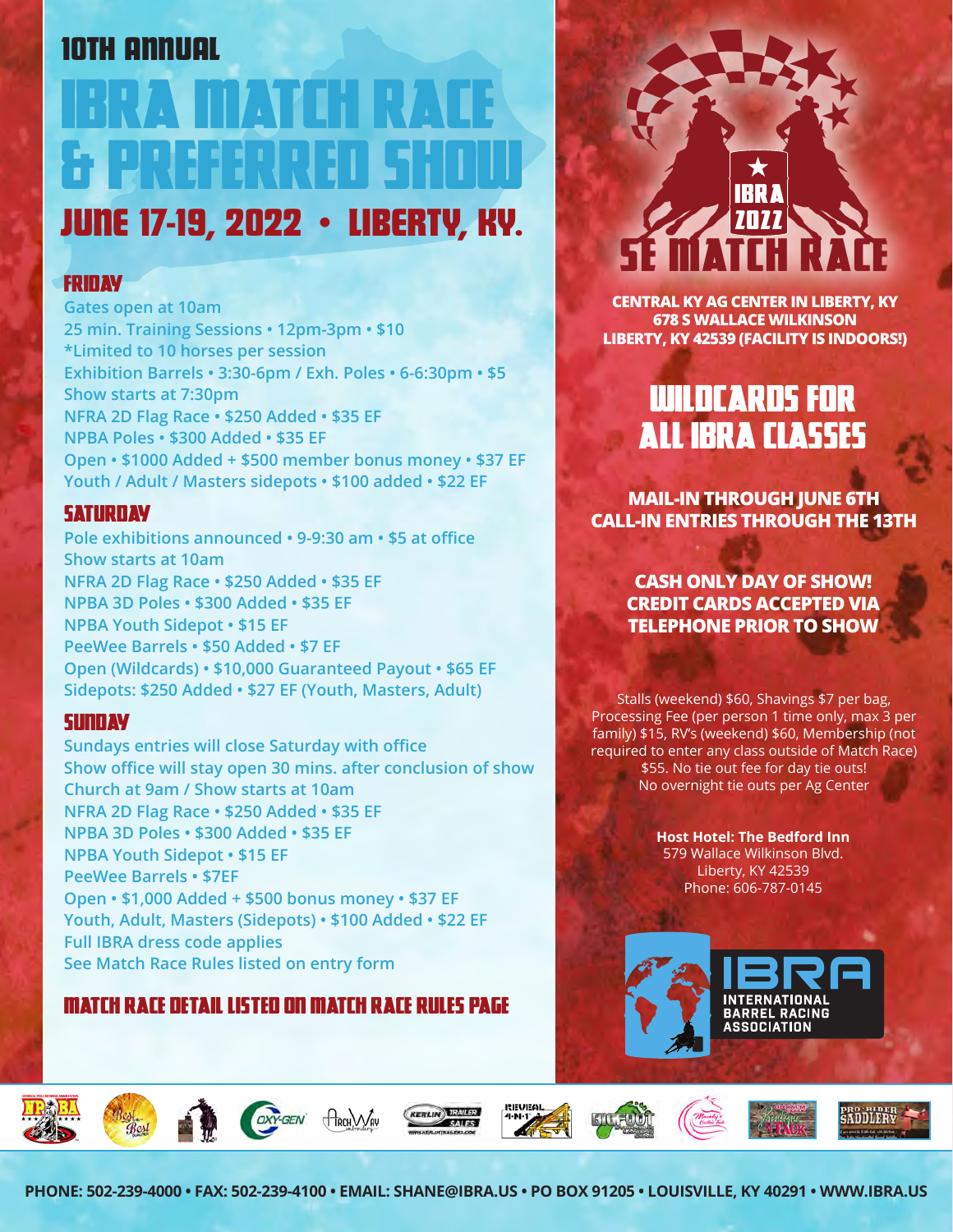## IBRA MATCH RACE & PREFERRED SHOW MATCH RACE RULES 10TH ANNUAL

#### **FLAG MATCH RULES:**

**\$500 Added - 100% Payback. Match Race Early Bird Deadline: June 13, 2022. Late Entries accepted at higher entry fee.**

- • Teams will consist of 3 different Flag Racers.
- • Team entry fee is \$75 pre-entered (\$25 per team member) or \$90 day of show (\$30 per member) -100% Payback You may be on more than one team if you are running more than one horse. You may not run two horses on the same team. You may not enter the same horse for multiple teams.
- There will be a Long Go run in conjunction with Saturdays Flag Race that will determine the top 5 teams to come back for the Match Race Finals on Sunday.
- The Top 5 Teams to come back on Sunday will be determined on a point system based on Sat. results. 1st place in each division will receive 20 points, 2nd place 19, 3rd place 18 and so on down to 20th place which will receive 1 point. Your 3 team members points will be added together and the 5 teams with the highest cumulative points will advance to the finals. Ex: If you have one team member win a division and the others fall below the top 20 mark in any division then you would have 20 total points for your team. The Winning Team will be determined by adding together the Qualifying round and the Short go Round points. The team with the most points between the two go rounds will be the Match Race Champions.
- Payback: 100% of the entry fees plus \$500 added. 75% of the total purse will be split between the winning team. The remaining 25% will be paid out to the fastest times of each division for the finals paid 60% pd to 1st in 1D and 40% pd to 1st in 2D
- Example: If there are 15 teams X 75 EF= \$1,125 + \$500 added = \$1,625 purse. 75% is \$1,218 split between winning team (\$406 each). 25% is  $$406$  paid to the division winners  $1D = $243$ ,  $2D = $162$

#### **POLE MATCH RACE RULES:**

#### **\$1500 Added - 100% Payback. Match Race Early Bird Deadline: June 13, 2022. Late Entries accepted at higher entry fee.**

- Teams will consist of 5 different NPBA Members.
- Team entry fee is \$125 pre-entered (\$25 per team member) or \$150 day of show (\$30 per member) -100% Payback You may be on more than one team if you are running more than one horse. You may not run two horses on the same team. You may not enter the same horse for multiple teams.
- There will be a Long Go run in conjunction with Sat. Open Poles that will determine the top 5 teams to come back for the Match Race Finals on Sunday.
- The Top 5 Teams to come back on Sunday will be determined on a point system based on the Sat. Pole Results. 1st place in each division will receive 20 points, 2nd place 19, 3rd place 18 and so on down to 20th place which will receive 1 point. Your 5 team members' points will be added together and the 10 teams with the highest cumulative points will advance to the finals. Ex: If you have one team member win a division and the other 4 hit poles or fall below the top 20 mark in any division then you would have 20 total points for your team. The Winning Team will be determined by adding together the Qualifying round and the Short go Round points. The team with the most points between the two go rounds will be the Match Race Champions.
- Payback: 100% of the entry fees plus \$1,500 added. 75% of the total purse will be split between the winning team. The remaining 25% will be paid out to the fastest times of each division for the finals paid 50%, 30%, 20%.
- Example: If there are 20 teams  $X $125$  EF=  $$2,500 + $1,500$  added =  $$4,000$  purse. 75% is \$3,000 split between winning team (\$600 each). 25% is \$1,000 paid to the division winners 1D = \$500, 2D = \$300, 3D = \$200

#### **BARREL MATCH RULES:**

#### **\$2000 Added - 100% Payback. Match Race Early Bird Deadline: June 13, 2022. Late Entries accepted at higher entry fee.**

- Teams will consist of 5 different IBRA Members.
- Team entry fee is \$125 pre-entered (\$25 per team member) or \$150 day of show (\$30 per member) -100% Payback You may be on more than one team if you are running more than one horse. You may not run two horses on the same team. You may not enter the same horse for multiple teams.
- There will be a Long Go run in conjunction with the \$10,000 Guaranteed that will determine the top 5 teams to come back for the Match Race Finals on Sunday.
- The Top 5 Teams to come back on Sunday will be determined on a point system based on the \$10,000 Guaranteed results. 1st place in each division will receive 20 points, 2nd place 19, 3rd place 18 and so on down to 20th place which will receive 1 point. Your 5 team members' points will be added together and the 10 teams with the highest cumulative points will advance to the finals. Ex: If you have one team member win a division and the other 4 hit barrels or fall below the top 20 mark in any division then you would have 20 total points for your team. The Winning Team will be determined by adding together the Qualifying round and the Short go Round points. The team with the most points between the two go rounds will be the Match Race Champions.
- Payback: 100% of the entry fees plus \$2,000 added. 75% of the total purse will be split between the winning team. The remaining 25% will be paid out to the fastest times of each division for the finals paid 40%, 30%, 20%, 10%.
- Example: If there are 40 teams  $X $125$  EF=  $$5,000 + $2,000$  added =  $$7,000$  purse. 75% is \$5,250 split between winning team (\$1050 each). 25% is \$1,750 paid to the division winners 1D = \$700, 2D = \$525, 3D = \$350, 4D = \$175
- Wild Cards: Each member of the winning team will earn a Wild Card for the IBRA National Finals. Each division winner of the match race will win a Wild Card for the IBRA National Finals